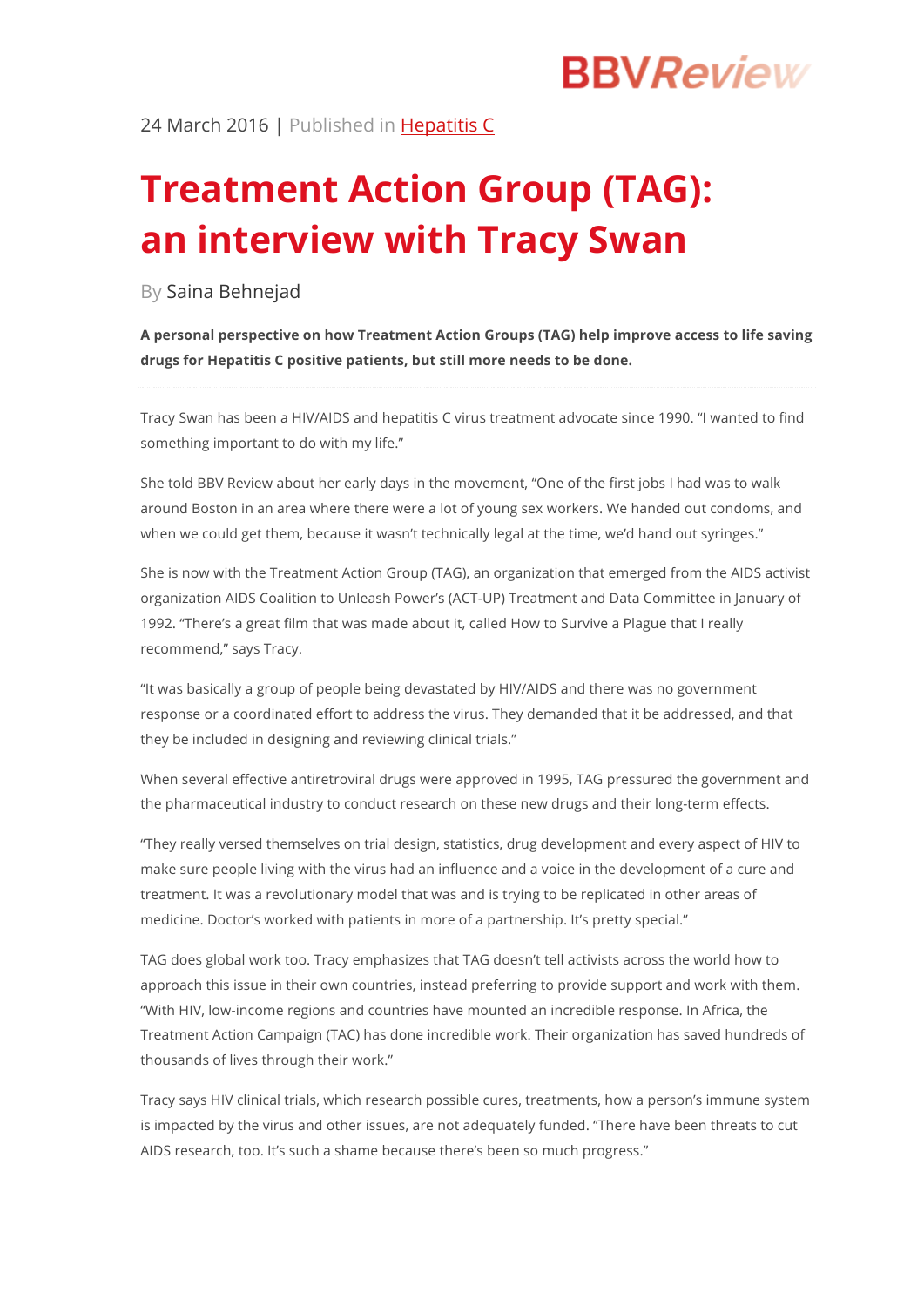## **BBVReview**

Hepatitis C, another issue that Tracy tackles, also faces difficulties. "There are huge gaps in awareness and education. Unfortunately, the message most people get is that there are new treatments, but no one is going to pay for them because they're too expensive."

"I think it's likely that a lot of people were uninsured until fairly recently, until Obamacare kicked in. So you're dealing with people who aren't so familiar with navigating our healthcare system, and might not understand why the doctor can be gruff and impatient with them, not realizing that they're using a broken healthcare system, not that there's something about them that is making the doctor behave that way."

An issue that is left out of the mainstream conversation on HIV/AIDS and hepatitis C is co-infection. "HIV seems to accelerate hepatitis C progression. It also tends to increase the risk that someone will develop a serious liver disease. But the great news is that if people get treatment, they are just as likely to get cured as HIV-negative people. Before the new drugs were available, the only chance people had was to use interferon which was far less effective. HIV positive had really harsh side effects, making it hard for people to complete the treatment."

Drawing a comparison between those affected with HIV/AIDS and those affected with hepatitis C, she points out that the social stigmas are different. HIV/AIDS affected people have made communities that provide strong support, while those affected with hepatitis C still tend to hide. It is an interesting difference of dynamics, since one is curable while the other currently is not.

If treated with the new drugs, hepatitis C on average can be cured in 12 weeks, although this can vary from person to person. With interferon-based treatment, the treatment course could be 6-12 months or even longer. The side effects are also much more adverse.

One main criticism she has is that the government has not directed an adequate amount of resources to combat hepatitis C, or to do the research, "Pretty much, at this point, the drug development is all left to pharmaceutical companies. High drug prices have also led carers to restrict treatment access using a range of non-evidence based criteria. They refuse to pay for it. Imagine the healthcare experience it gives someone, say a Medicaid beneficiary, to find out they are not sick enough to receive treatment, and they have this infectious disease that can progress. The healthcare system is completely letting them down."

She further explains this non-evidence based criteria, "It can include drug testing, or in some cases, a period of abstinence from drugs before they're treated. Which is completely unnecessary. The cure rates of drug users and non-drug users are the same. There's no valid scientific reason to do this, it's just discrimination."

"We have the opportunity to eliminate hepatitis C and it would be appalling if we don't do it because it wasn't affordable. Or we wait years and years and watch people get sick and die from something that is easy to cure." She went further, calling drug prices "extortionist". Her criticisms are not new. Drug prices have been in the spotlight in recent years, with the extraordinary Sovaldi case in 2013, the drug was priced at \$1,000 a pill, or \$84,000 list price for a 12-week course.